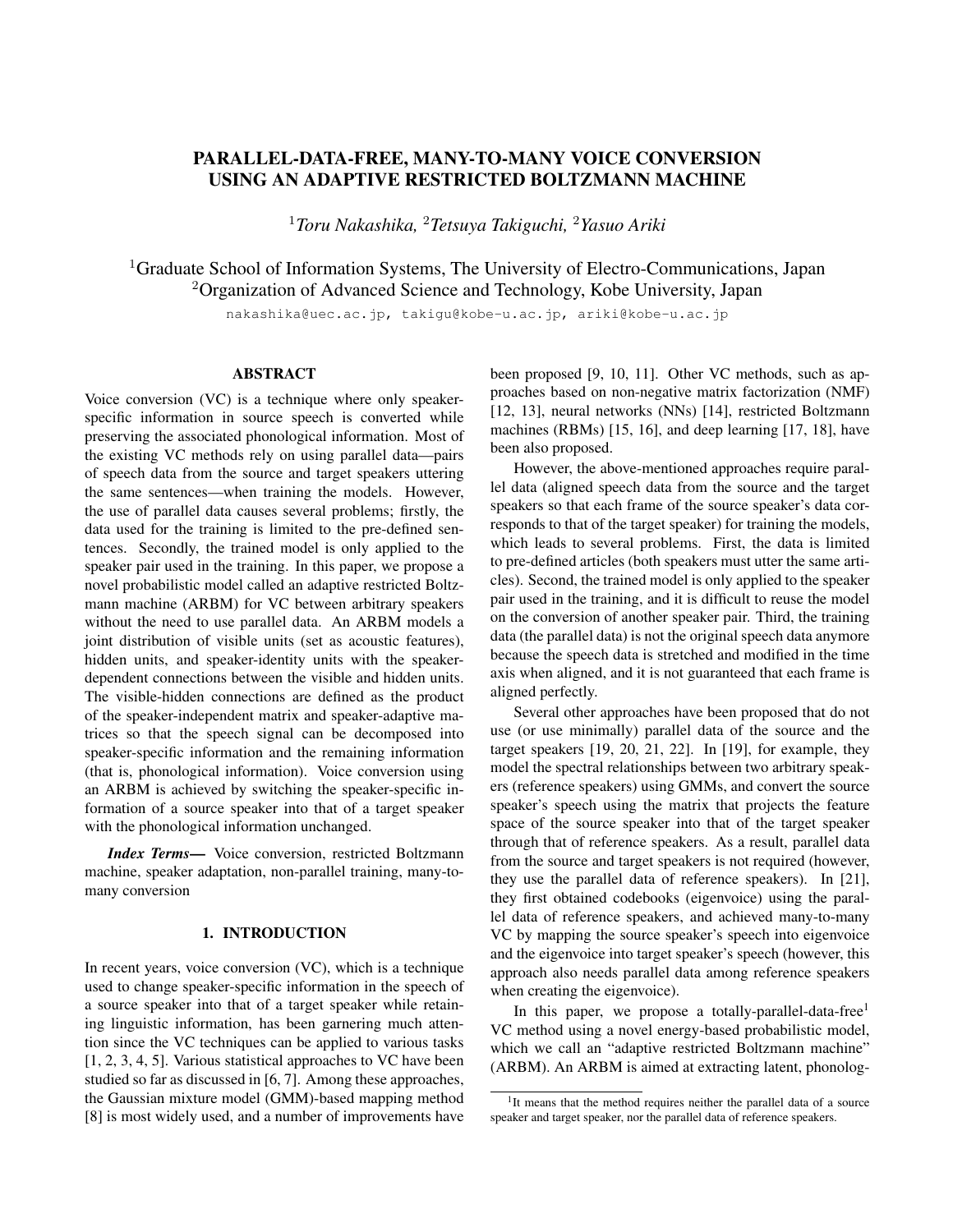

Fig. 1. Graphical representation of an ARBM.

ical features from the speech data uttered by several speakers while separating speaker-dependent information and speakerindependent information. This model consists of a visible layer and a hidden layer having connections between visiblehidden units like an RBM, but the weights of the connections vary with the speaker. Furthermore, we define the weights as a product of speaker-independent and speaker-dependent weight matrices, and these weights can be simultaneously optimized so as to maximize the likelihood of speech data that contains multiple speakers (not required to be parallel data). Many-to-many VC using an ARBM is conducted by replacing the speaker-dependent features of a source speaker with those of a target speaker while retaining the speakerindependent features.

# 2. ADAPTIVE RESTRICTED BOLTZMANN MACHINE

We define a graphical, probabilistic model called an adaptive restricted Boltzmann machine (ARBM) as shown in Figure 1. In addition to visible units  $v \in \mathbb{R}^I$  and hidden units  $h \in \{0, 1\}^J$  appearing in conventional RBMs [23], we introduce identity units  $s \in \{0,1\}^K$  that represent which speaker utters the sentence  $(I, J, \text{ and } K$  indicate the numbers of visible units, hidden units, and identity units, respectively). For example, the expression  $s_k = 1, \forall s_{k'} = 0$  ( $k' \neq k$ ) means that the input vector  $v$  belongs to the  $k$ th speaker. In this model, connections exist that are controlled by s between visible units and hidden units. We define a connection-weight matrix  $W(s)$  as follows:

$$
\mathbf{W}(s) = \mathcal{A} \otimes_3 s\bar{\mathbf{W}} + \mathcal{B} \otimes_3 s,\tag{1}
$$

where  $\overline{W} \in \mathbb{R}^{I \times J}$  is a speaker-independent weight matrix, and third-order tensors  $\mathcal{A} \in \mathbb{R}^{I \times I \times K}$  and  $\mathcal{B} \in \mathbb{R}^{I \times J \times K}$ adapt  $\overline{W}$  for the specific speaker (the kth matrices  $A_{::,k}$  and  $\mathbf{B}_{::,:k}$  of the tensors A and B indicate an adaptive matrix and a bias matrix for the kth speaker, respectively).  $\mathcal{X} \otimes_d \mathbf{y}$  indicates an operator that takes an inner product of a third-order tensor  $X$  unfolded along with the dth mode and a vector  $y$ (i.e.,  $\mathcal{X} \otimes_d \mathbf{y} = \sum_k y_k \mathbf{X}_k$  where  $\mathbf{X}_k$  are mode-*d* unfolded matrices of  $\mathcal{X}$ ).

Using the matrix  $W(s)$  defined in Eq. (1), the joint prob-

ability  $p(\boldsymbol{v}, \boldsymbol{h}, \boldsymbol{s})$  is defined as follows:

$$
p(\boldsymbol{v}, \boldsymbol{h}, \boldsymbol{s}) = \frac{1}{Z} e^{-E(\boldsymbol{v}, \boldsymbol{h}, \boldsymbol{s})}
$$
(2)

$$
E(\boldsymbol{v}, \boldsymbol{h}, \boldsymbol{s}) = \left\| \frac{\boldsymbol{v} - \boldsymbol{b}}{2\sigma} \right\|^2 - \boldsymbol{c}^{\mathrm{T}} \boldsymbol{h} - \left(\frac{\boldsymbol{v}}{\sigma^2}\right)^{\mathrm{T}} \mathbf{W}(\boldsymbol{s}) \boldsymbol{h} \quad (3)
$$

$$
Z = \sum_{v,h,s} e^{-E(v,h,s)},\tag{4}
$$

where  $\left\| \cdot \right\|^2$  denotes L2 norm.  $\boldsymbol{\sigma} \in \mathbb{R}^I$ ,  $\boldsymbol{b} \in \mathbb{R}^I$ , and  $\boldsymbol{c} \in \mathbb{R}^J$ are other parameters of the ARBMs, indicating the standard deviations associated with the Gaussian visible units, a bias vector of the visible units, and a bias vector of the hidden units, respectively. The fraction bar in Eq. (3) denotes the element-wise division.

Because there are no connections between visible units or between hidden units, the conditional probabilities  $p(h|\mathbf{v}, \mathbf{s})$ and  $p(\mathbf{v}|\mathbf{h}, \mathbf{s})$  form simple equations as follows:

$$
p(v_i = v | \mathbf{h}, \mathbf{s}) = \mathcal{N}(v | b_i + \mathbf{W}(\mathbf{s})_{i,:} \mathbf{h}, \sigma_i^2)
$$
 (5)

$$
p(h_j = 1 | \boldsymbol{v}, \boldsymbol{s}) = \mathcal{S}(c_j + \mathbf{W}(\boldsymbol{s})_{:,j}^{\mathrm{T}}(\frac{\boldsymbol{v}}{\sigma^2})),
$$
 (6)

where  $\mathbf{W}(s)_{i,:}$  and  $\mathbf{W}(s)_{i,j}$  denote the *i*th row vector and *j*th column vector of  $\mathbf{W}(s)$ , respectively.  $\mathcal{N}(\cdot | \mu, \sigma^2)$  and  $\mathcal{S}(\cdot)$  indicate a Gaussian probability density function with the mean  $\mu$  and variance  $\sigma^2$  and an element-wise sigmoid function.

As for parameter estimation, the parameters of ARBMs  $\Theta = {\bf W}, A, B, b, \sigma, c$  can be simultaneously optimized so as to maximize the log-likelihood  $\mathcal{L}(\Theta)$  using N training data  $(\{\boldsymbol{v}_n,\boldsymbol{s}_n\}_{n=1}^N)$ :

$$
\mathcal{L}(\mathbf{\Theta}) = \log \prod_{n} p(\mathbf{v}_n, \mathbf{s}_n) = \sum_{n} \log \sum_{\mathbf{h}} p(\mathbf{v}_n, \mathbf{h}, \mathbf{s}_n). \quad (7)
$$

Differentiating partially with respect to each parameter, we obtain:

$$
\frac{\partial \mathcal{L}}{\partial \bar{W}_{i,j}} = \langle \sum_{i',k} \frac{A_{i',i,k} v_{i'} h_j s_k}{\sigma_{i'}^2} \rangle_{\text{data}} - \langle \sum_{i',k} \frac{A_{i',i,k} v_{i'} h_j s_k}{\sigma_{i'}^2} \rangle_{\text{model}}
$$
\n(8)

$$
\frac{\partial \mathcal{L}}{\partial A_{i',i,k}} = \langle \sum_{j} \frac{\bar{W}_{i,j} v_{i'} h_j s_k}{\sigma_{i'}^2} \rangle_{\text{data}} - \langle \sum_{j} \frac{\bar{W}_{i,j} v_{i'} h_j s_k}{\sigma_{i'}^2} \rangle_{\text{model}}
$$
\n(9)

$$
\frac{\partial \mathcal{L}}{\partial B_{i,j,k}} = \langle v_i h_j s_k \rangle_{\text{data}} - \langle v_i h_j s_k \rangle_{\text{model}},\tag{10}
$$

where  $\langle \cdot \rangle_{\text{data}}$  and  $\langle \cdot \rangle_{\text{model}}$  indicate expectations of the training data and the inner model, respectively. The update rules for the other parameters  $b, \sigma$ , and c are the same as in [23]. It is generally difficult to compute the expectations of the inner model  $\langle \cdot \rangle_{\text{model}}$  in Eqs. (8), (9), and (10); however, we can still use contrastive divergence [24] and efficiently approximate them with the expectations of the reconstructed data  $\langle \cdot \rangle_{\text{recon.}}$ . Using the gradients in Eqs. (8), (9), and (10), each parameter can be updated using stochastic gradient descent.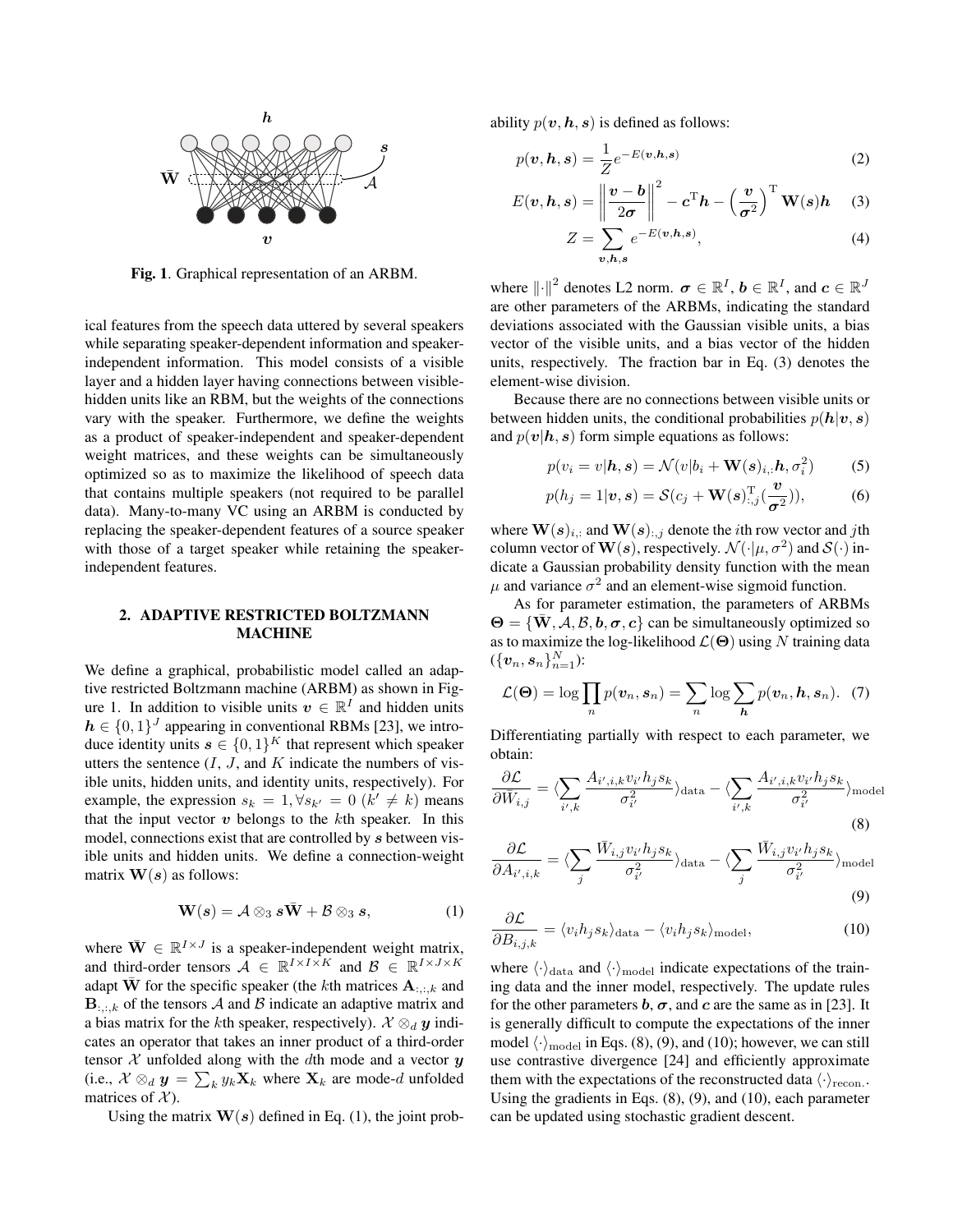

Fig. 2. Procedure of voice conversion using an ARBM.

#### 3. APPLICATION TO MANY-TO-MANY VC

In this section, we describe how an ARBM is applied to VC tasks. As shown in Figure 2, each parameter of an ARBM is simultaneously estimated using training data that contains the speech uttered by  $K$  reference speakers (Step 1). Then, using a small amount of speech data of the source speaker and the target speaker, we estimate the additional adaptive parameters  $A' = \mathbf{A}_s \cup_3 \mathbf{A}_t$ ,  $B' = \mathbf{B}_s \cup_3 \mathbf{B}_t$  using Eqs. (9) and (10), where  $A_s$ ,  $A_t$ ,  $B_s$ , and  $B_t$  are an adaptive matrix for the source speaker, an adaptive matrix for the target speaker, a bias matrix for the source speaker, and a bias matrix for the target speaker, respectively, and  $\cup_d$  indicates a concatenate operation along with mode- $d$ , while fixing the other parameters (Step 2). Here, we extend the identity variable  $s$  to have the length of  $K + 2$ , and update the parameters A and B as  $\mathcal{A} \leftarrow \mathcal{A} \cup_3 \mathcal{A}'$  and  $\mathcal{B} \leftarrow \mathcal{B} \cup_3 \mathcal{B}'$ , respectively. In Step 3, we calculate the latent features (hidden units) from the input features (acoustic features such as MFCCs) of the source speaker  $v_s$  as follows:

$$
\hat{h} \triangleq \mathbb{E}_{p(h|v_s, s_s)}[h]
$$
  
=  $\mathcal{S}(c + \mathbf{W}(s_s)^{\mathrm{T}}(\frac{v_s}{\sigma^2}))$   
=  $\mathcal{S}(c + (\mathbf{A}_s \bar{\mathbf{W}} + \mathbf{B}_s)^{\mathrm{T}}(\frac{v_s}{\sigma^2}))$ , (11)

where  $s_s$  is the vector where the  $(S + 1)$ th element is set to be 1, and the other elements are set to be 0. As Eq. (11) indicates, the latent features are obtained using the weight matrix that is adapted to the source speaker from the speakerindependent weights  $\overline{W}$ . Because the column vectors of the adapted weight matrix are similar to the patterns appearing in the source speaker's acoustic features, the obtained latent features  $h$  represent speaker-independent, possibly phonological, information. Therefore, when we want to convert the speech so that it is as if the target speaker spoke, without changing the phonological information, we just calculate the visible units from the  $\hat{h}$  using the identity units  $s_t$  (a vector whose  $(S + 2)$ th element is 1 and the others are 0), indicating that the target speaker spoke the speech (Step 4). The converted acoustic features for the target speaker are obtained as follows:

$$
\hat{\mathbf{v}}_t \triangleq \mathbb{E}_{p(\mathbf{v}|\hat{\mathbf{h}}, \mathbf{s}_t)}[\mathbf{v}] \n= \mathbf{b} + (\mathbf{A}_t \bar{\mathbf{W}} + \mathbf{B}_t) \hat{\mathbf{h}},
$$
\n(12)

showing that the converted speech is generated from the phonological information  $h$  and the weight matrix (acousticfeature patterns) that is adapted to the target speaker. In addition, as Eqs. (11) and (12) indicate, our VC method is based on a non-linear function that maps the acoustic features of the source speaker  $v_s$  to those of the target speaker  $v_t$ .

In practice, we can consider that there are many cases where we have a sufficient number of speakers but only minimal speech data for each speaker. In such cases, although training data for estimating  $\overline{W}$  is quantitatively sufficient, that for estimating  $A$  and  $B$  is so scarce that it may cause errors in the estimation or over-fitting. Therefore, we practically reduce the number of parameters by approximating each matrix  $\mathbf{A}_{:,:,k}$  in A and  $\mathbf{B}_{:,:,k}$  in B with a diagonal matrix and a matrix whose column vectors are the same, respectively, and will report the results in our experiments.

#### 4. EXPERIMENTS

## 4.1. Conditions

In our VC experiments, we evaluated the performance of our model, an ARBM, using the  $\text{TIMIT}^2$  speech corpus that contains speech data uttered by American English speakers of

<sup>2</sup>https://catalog.ldc.upenn.edu/LDC93S1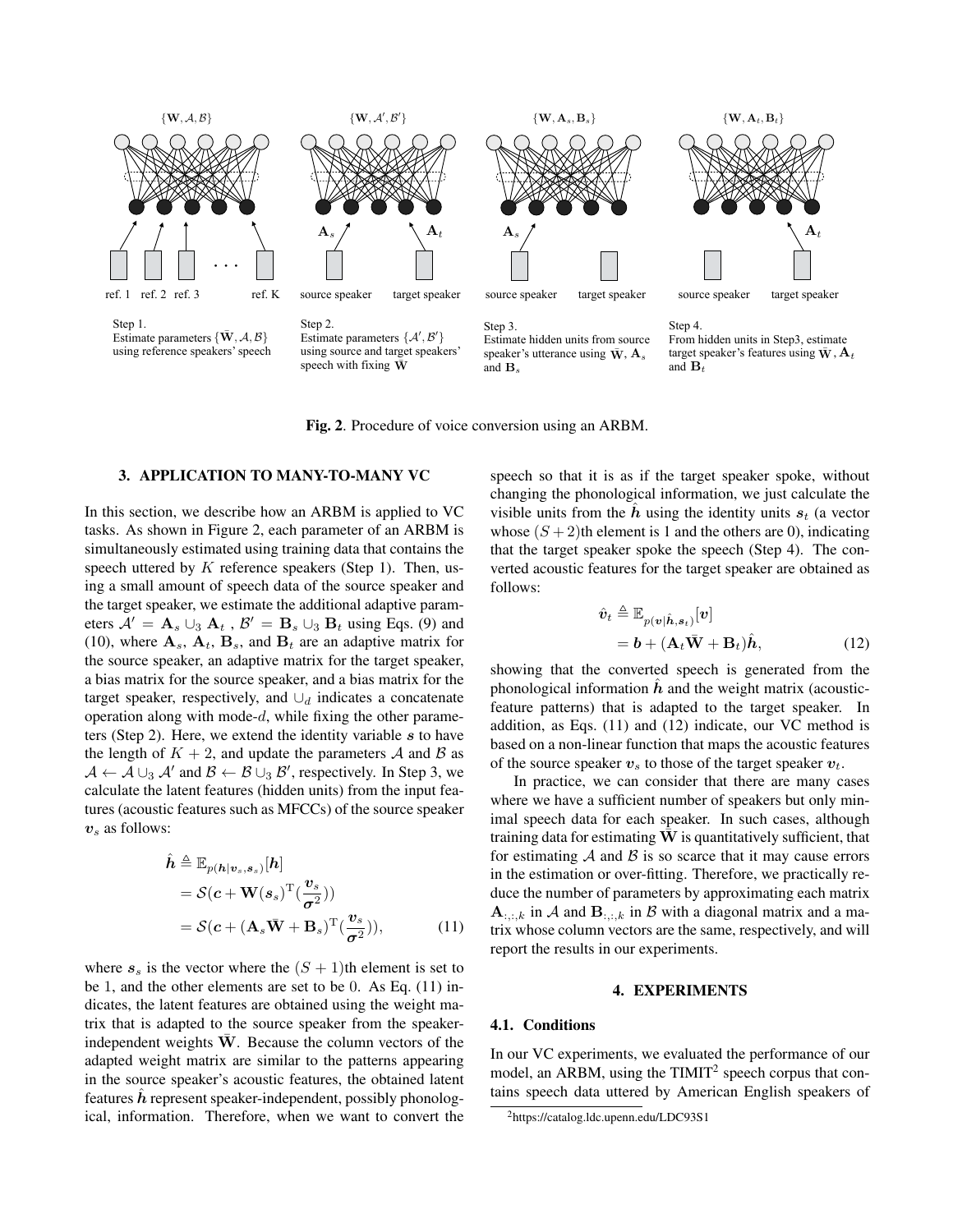# of hidden units 128 192 256 512 female-to-female 7.18 7.26 7.30 7.14 female-to-male 7.64 7.81 7.81 7.82 male-to-female 7.50 7.54 7.61 7.48 male-to-male 7.86 8.00 8.03 8.06 avg. 7.54 7.65 7.69 7.63

Table 1. Performance of our method (SDIR [dB]).



Fig. 3. Left to right: estimated  $\overline{W}$ , A, and B.

various dialects. From the corpus, we randomly selected 38 speakers (14 females and 24 males) and used the speech of five sentences from each speaker for the parameter estimation (approximately 270,000 frames in total). As an input vector (set to visible units), we used 32-dimensional mel-frequency cepstral coefficients (MFCCs) that were calculated from 513 dimensional STRAIGHT[25] spectra (i.e.,  $I = 32$ ). As for the number of hidden units, we compared the performance by changing the number as  $J = 128, 192, 256,$  and 512. In the training of the ARBM, we used a learning rate of 0.005, a momentum of 0.9, and a batch-size of 50, and set the number of iterations as 500.

For the evaluation of the proposed method, we used pairs of speech data of four female and four male speakers selected from the reference speakers<sup>3</sup> (28 combinations in total), converted the MFCCs for each pair, decoded the MFCCs back to STRAIGHT spectra using filter-theory [26], and compared the performance of cross/same-sex VC in the spectrum space. Here, the speech data used for the evaluation (for calculation of SDIR) were not included in the training data, and had the same contents (two sentences) spoken by each of the speakers. We evaluated each configuration (female-to-female, female-to-male, male-to-female, and male-to-male) by taking an average of SDIR (spectral distortion improvement ratio), which is calculated as follows:

$$
\text{SDIR[dB]} = 10 \log_{10} \frac{\sum_{d} |\mathbf{V}_{t}(d) - \mathbf{V}_{s}(d)|^{2}}{\sum_{d} |\mathbf{V}_{t}(d) - \hat{\mathbf{V}}_{t}(d)|^{2}},\qquad(13)
$$

where  $V_s$ ,  $V_t$  and  $\hat{V}_t$  are spectrograms (time-frequency STRAIGHT-spectral matrices) of the source speaker's speech,



Fig. 4. Log-spectrum from a source speaker and the reconstructed spectrum (above), and log-spectrum from a target speaker and the converted spectrum from the source speech to the target speech (below).

target speaker's speech, and converted speech, respectively. The higher the value of SDIR is, the better the performance of the VC is.  $V_s$  and  $V_t$  were spectra decoded from MFCC of parallel data of the two speakers, which was created using dynamic programming.

#### 4.2. Results of parameter estimation

Figure 3 shows the actually-estimated parameters of an ARBM,  $\overline{W}$  (partially), A, and B. The vertical axis indicates the dimension of the MFCCs (the first dimension at the top). Since we approximate the adaptive matrix  $A_{::,:k}$ as a diagonal matrix, we plot only the diagonal elements in columns for  $A$  in Figure 3 (Similarly, we plot the representative vectors for each speaker for  $\beta$ .) For both  $\mathcal A$  and  $\mathcal B$  in Figure 3, the 14 column vectors on the left side and the 24 column vectors on the right side correspond to the female speakers and male speakers, respectively.

As shown in Figure 3, we see that each column in  $\overline{W}$ may indicate the phonological pattern of MFCCs. The most interesting point is that each column in  $A$  (and  $B$  as well) that corresponds to the female speakers differs largely from that of male speakers, and the columns corresponding to the same sex differ slightly from each other. This agrees with the intuition that when we try to recognize the identities of speakers, we feel the differences between the sexes larger than the differences between people.

<sup>&</sup>lt;sup>3</sup>Essentially, it is possible to estimate the speaker-specific parameters for the speakers used in evaluation as in Step 2 in Fig. 2; however, in our experiments, these parameters were estimated simultaneously in Step 1 in Fig. 2 due to the limited number of speakers in the corpus.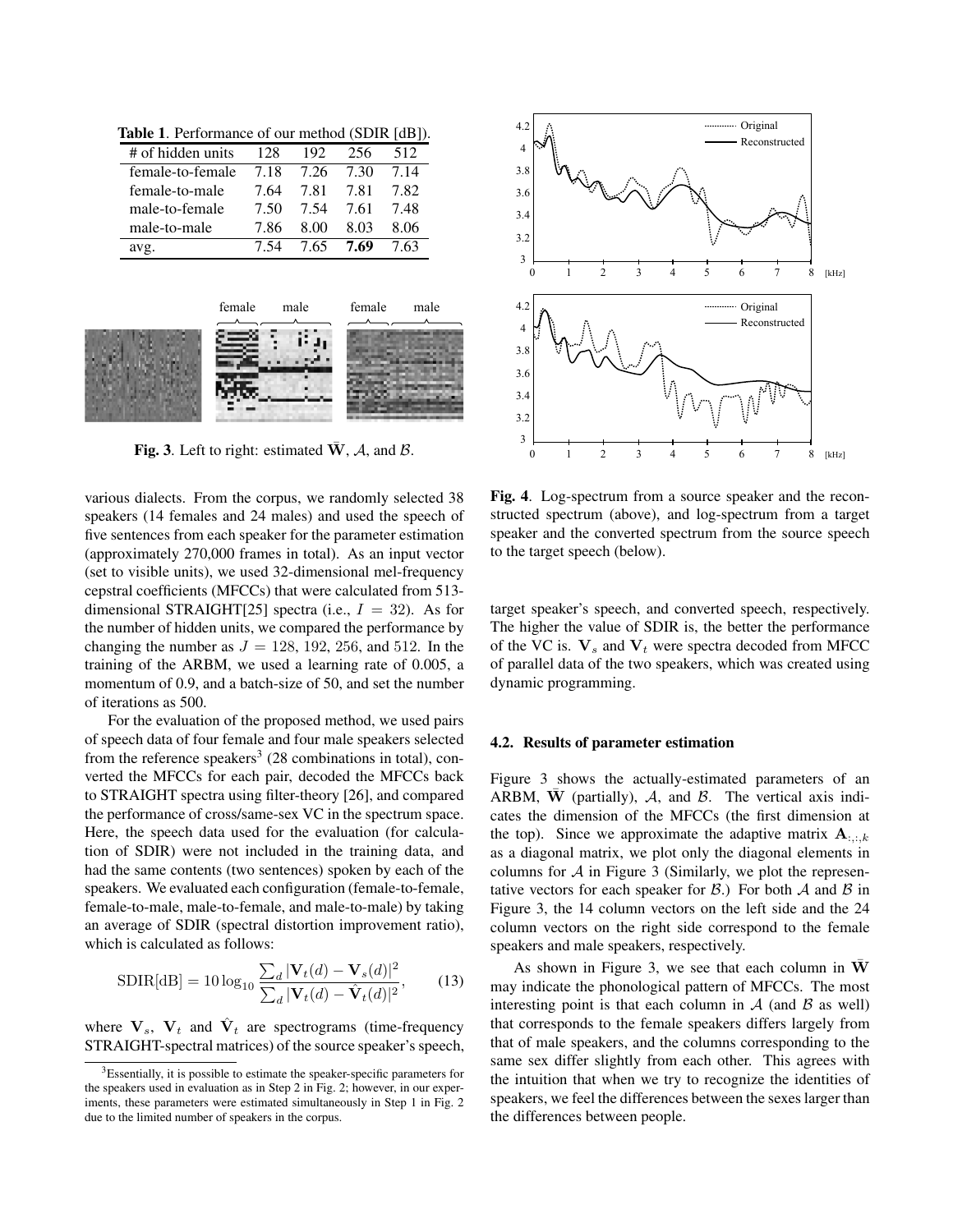## 4.3. VC performance

First, we list the results of the proposed method in Table 1, showing the SDIRs of each configuration (female-to-female VC, female-to-male VC, male-to-female VC, and male-tomale VC) with their overall averages ("avg.") when changing the number of hidden units of an ARBM. For example, for "female-to-female" we converted the speech of each of four female speakers into that of the other three female speakers, and took the average of any combinations. As shown in Table 1, the more hidden units we give, the more the VC performance was improved, with some exceptions. Comparing the results of 512 hidden units to that of 256 hidden units, on the VC to male (female-to-male and male-to-male) the results were better with 512 hidden units, whereas on the VC to female (female-to-female and male-to-female) the results were better with 256 hidden units. (Consequently, we got better performance with the case of 256 than the case of 512 in the average SDIR). This is because as the number of parameters was increased, the model became overfit. (The ratio of female to male speakers used for the training was 14 to 28, and the fact that the model with 512 hidden units strongly responded to male speaker's speech implies overfitting.)

Next, we show an example of the converted speech from a female speaker (identified with "FCJF0" in the corpus) to a male speaker ("MWAR0") using our method in Figure 4. In this example, we calculated MFCCs from the log-spectrum (dotted line in upper half of Figure 4) at a certain frame of FCJF0's speech, estimated  $h$  using the weight matrix of the ARBM that adapted to FCJF0, and reconstructed logspectrum (solid line in lower half of Figure 4) from the converted MFCCs using the weight matrix that adapted to MWAR0. For reference, we also plotted the reconstructed log-spectrum using the weight matrix adapted to FCJF0 after estimating  $h$  (solid line in upper half of Figure 4), and original log-spectrum of MWAR0 that should be the target (dotted line in lower half of Figure 4). As shown in Figure 4, we can say that the converted spectrum more or less captures the characteristics of the target speaker's spectrum; e.g., the frequencies of spectral peaks (formant information) in low frequencies are similar to those of the target speaker (as for the source speaker's speech, the reconstructed spectrum for FCJF0 is also close to the original spectrum of FCJF0). For both speakers, the reconstructed high-frequency spectra differ greatly from the original spectra. This is due to the reconstruction from MFCCs to spectra. The information for the high frequencies is missing when reconstructed. As shown in Figure 4, our proposed method has a great advantage in that even though we did not train a model of the direct conversion from FCJF0 to MWAR0 and never used parallel data during the training, the FCJF0's speech was converted into that of MWAR0.

## 5. CONCLUSIONS

In this paper, we proposed a many-to-many voice conversion method that does not require any parallel data during training, by separating speaker-dependent information from the phonological information in speech data. To do this, we also proposed an extension model of an RBM, namely an ARBM, which may be applicable to various other tasks such as controlling emotions in speech, speaker identification, and object recognition. For example, in speaker identification, it would be possible to identify the speaker by estimating the identity units s after training the ARBM in the same manner. Furthermore, the ARBM can separate the phonological information and speaker-related information from speech; therefore, the speaker-independent phonological information may improve speech recognition accuracy. In the future, we will examine a simultaneous estimation method for speaker identity and speech recognition.

#### 6. REFERENCES

- [1] Alexander Kain and Michael W. Macon, "Spectral voice conversion for text-to-speech synthesis," in *ICASSP*, 1998, pp. 285–288.
- [2] Christophe Veaux and X. Robet, "Intonation conversion from neutral to expressive speech," in *INTERSPEECH*, 2011, pp. 2765–2768.
- [3] Keigo Nakamura, Tomoki Toda, Hiroshi Saruwatari, and Kiyohiro Shikano, "Speaking-aid systems using gmm-based voice conversion for electrolaryngeal speech," *Speech Communication*, vol. 54, no. 1, pp. 134–146, 2012.
- [4] Li Deng, Alex Acero, Li Jiang, Jasha Droppo, and Xuedong Huang, "High-performance robust speech recognition using stereo training data," in *ICASSP*, 2001, pp. 301–304.
- [5] Aki Kunikoshi, Yu Qiao, Nobuaki Minematsu, and Keikichi Hirose, "Speech generation from hand gestures based on space mapping," in *INTERSPEECH*, 2009, pp. 308–311.
- [6] Robert Gray, "Vector quantization," *IEEE ASSP Magazine*, vol. 1, no. 2, pp. 4–29, 1984.
- [7] H. Valbret, E. Moulines, and Jean-Pierre Tubach, "Voice transformation using PSOLA technique," *Speech Communication*, vol. 11, no. 2, pp. 175–187, 1992.
- [8] Yannis Stylianou, Olivier Cappé, and Eric Moulines, "Continuous probabilistic transform for voice conversion," *IEEE Trans. Speech and Audio Process.*, vol. 6, no. 2, pp. 131–142, 1998.